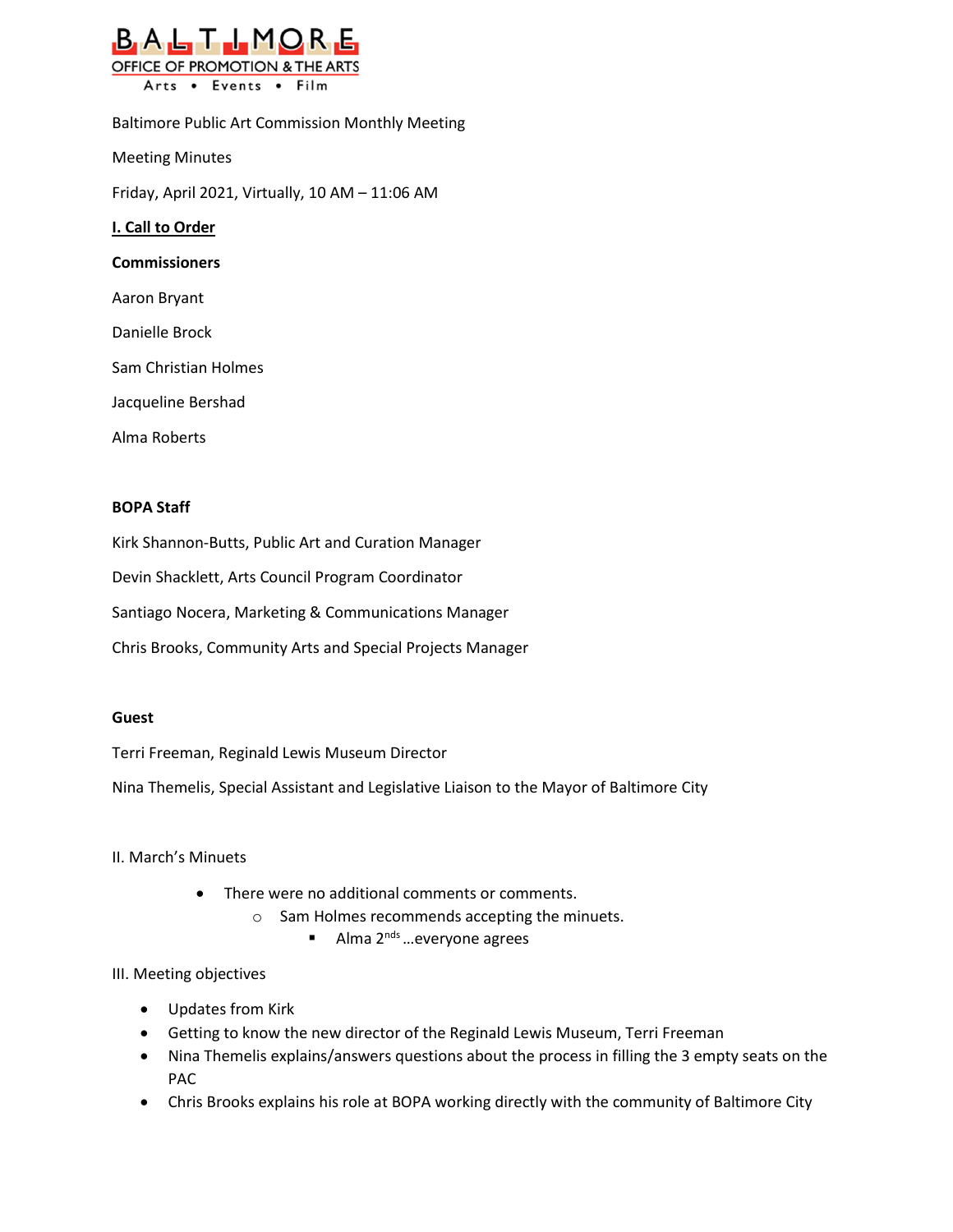

IV. Updates from Kirk

- 1% meeting with City Council.
	- $\circ$  Tuesday April 20, Informational Hearing with the Ways and Means Committee at 10:01 am
		- The meeting is about gathering information as they try to streamline the process of collecting funds from the 1% for arts.
			- Kirk sent the invite to everyone.
				- o Encourages everyone to support.
			- Aaron will speak on behalf of the PAC.
				- o Aaron also encourages everyone to attend virtually.

V. Terri Freeman

- Aaron welcomes Ms. Freeman
	- She thanks him and continues to introduce herself.
		- o Maryland is like home to her. She moved to Maryland in 1981.
			- She Moved to Maryland to attend Howard Universities Organizational Communications Management Graduate program.
		- o After she Graduated, she moved to Washington D.C and worked for, "Freddy Mac" for 13 years.
			- She became the  $1<sup>st</sup>$  Executive Director of the Freddy Mac Foundation.
		- o After working for Freddy Mac, she moved on to be the president of The Community Foundation for the National Capitol Region, which is now known as The Greater Washington Community foundation
			- Held this position for 18 years
			- This foundation is equivalent to the "Greater Baltimore Community Foundation.
				- She mentioned Tom Wilcox being her colleague during this time.
		- o After she left the Greater Washington Community foundation, she moved on to be come the president of the National Civil Rights Museum in Memphis, Tn and was there for 6 years.
			- Although she didn't have any experience working in Museums, she's always been a supporter/enthusiast of Museums Art and Culture.
				- Her mother worked at the Detroit Institute of the Arts for years.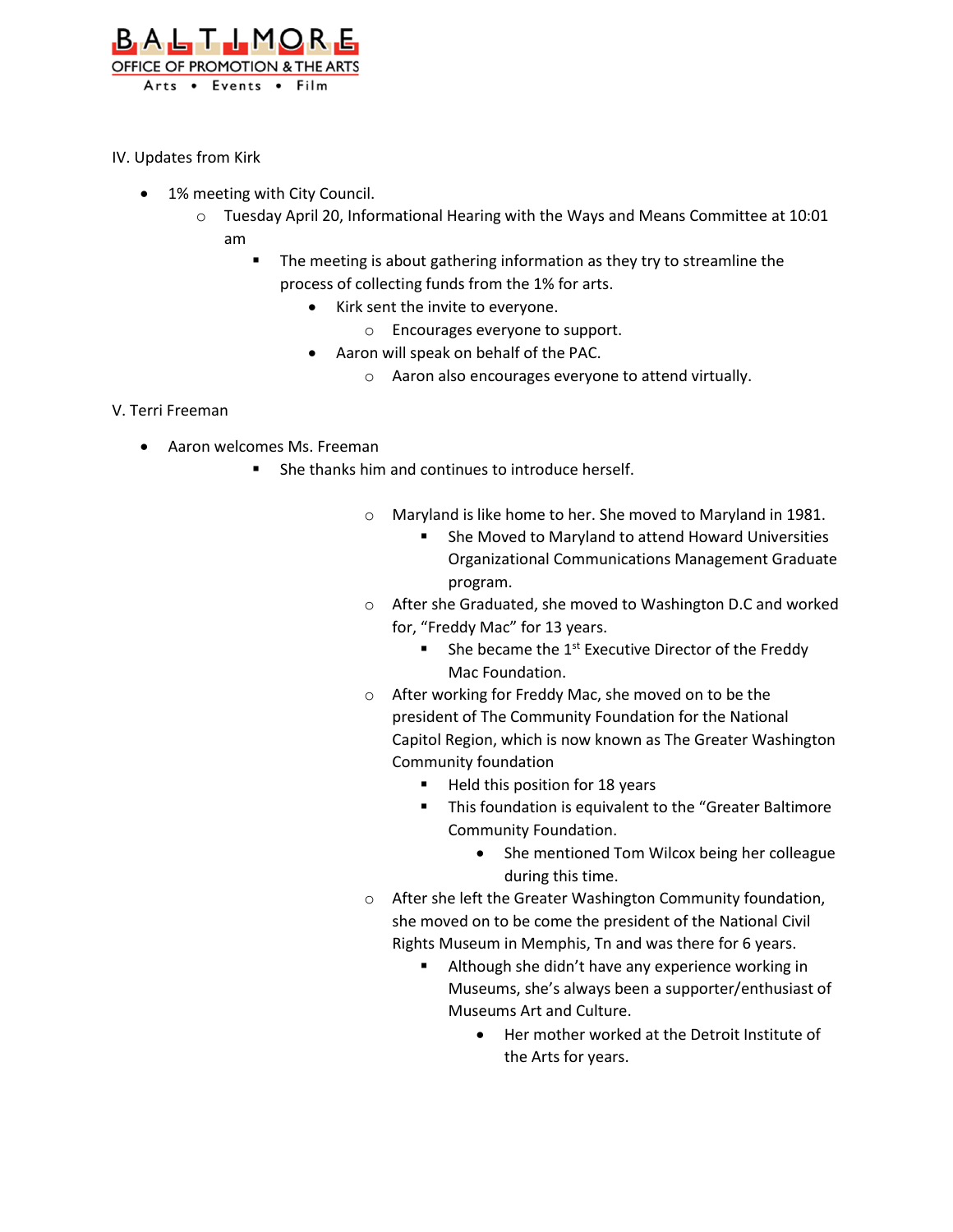

- o From there, her mother moved to the east coast and began working at the Smithsonian American History Museum.
- Working at the National Civil Rights Museum has taught her the importance of Museums and how they impact our communities.
	- She came into this position during the initial uprising of Black Lives Matter, and the heighten focused of police brutality.
		- o One of her first public events that she had with the Black Lives Matter Foundation in Memphis, Tennessee. A "die-in" in the courtyard of the Museum.
			- It was clear to her that after this event the Museum can be used as a Public gathering space to allow people to learn to express, communicate and create dialogue."
- In 2020, her and her husband went through trials and tribulations.
	- Her husband was in Baltimore, as she commuted back and forth from Memphis to Baltimore.
		- o It was finally time for her to move back to Baltimore with her husband.
		- o Ironically, at this time her current position at the Reginald Arts Museum became available, and she took the opportunity.
			- She takes pride in her position. Her and her husband are on the red wall on the lower level of The Reginal Lewis art museum. They were a part of the initial excitement of the opening of the museum.
			- As director, she will make the Reginal Lewis Arts Museum a space for the community to gather and have difficult conversations without judgement.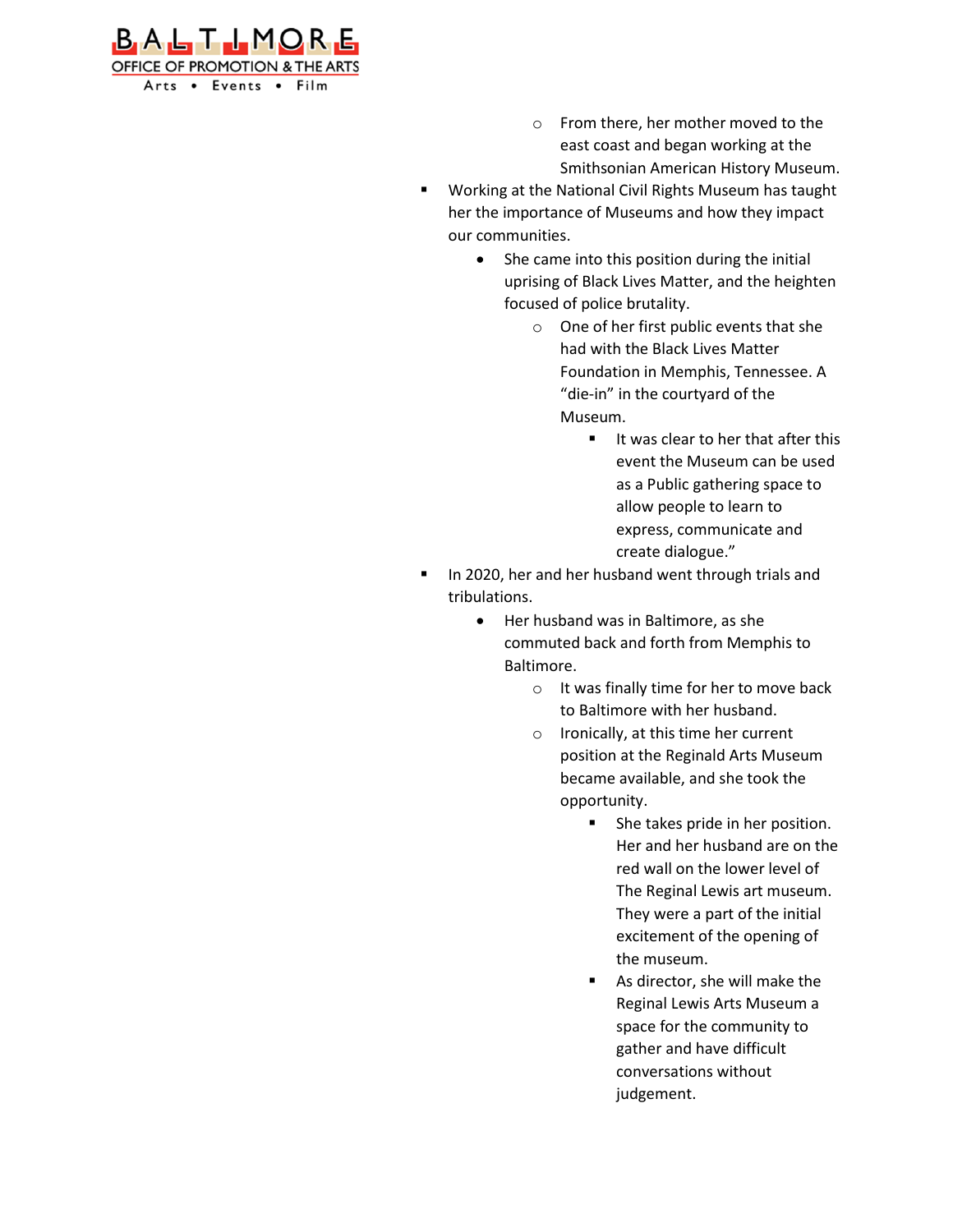

- She also desires to have engaging programming.
- She believes that the museum should reflect the man that Reginald Lewis was. She also feels that the museum should better reflect Maryland and not just Baltimore City in what the museum displays.
- There's a lot of construction work that needs to be done to the Museum.
- She strives to bring more brand awareness to the Museum.
- The museum needs better signage.
- She suggested that teachers should bring their architect students to the museum to study its structure.
- She believes that museums are not neutral spaces.
- She wants to have "townhall" like meetings at the Museum to discuss issues in society that needs to be addressed.
- She believes that Maryland's 400 years of history should be exhibited well and told in a way that people may receive it.
- The current exhibits need to be updated and made more interactive so that people can be more engaged.
- Her staff is minimal and she's looking to fill positions and is excited about the rehabilitation of the museum.
- She looks forward to working with organizations in the community.
- She wants the museum to feel like it is for everyone.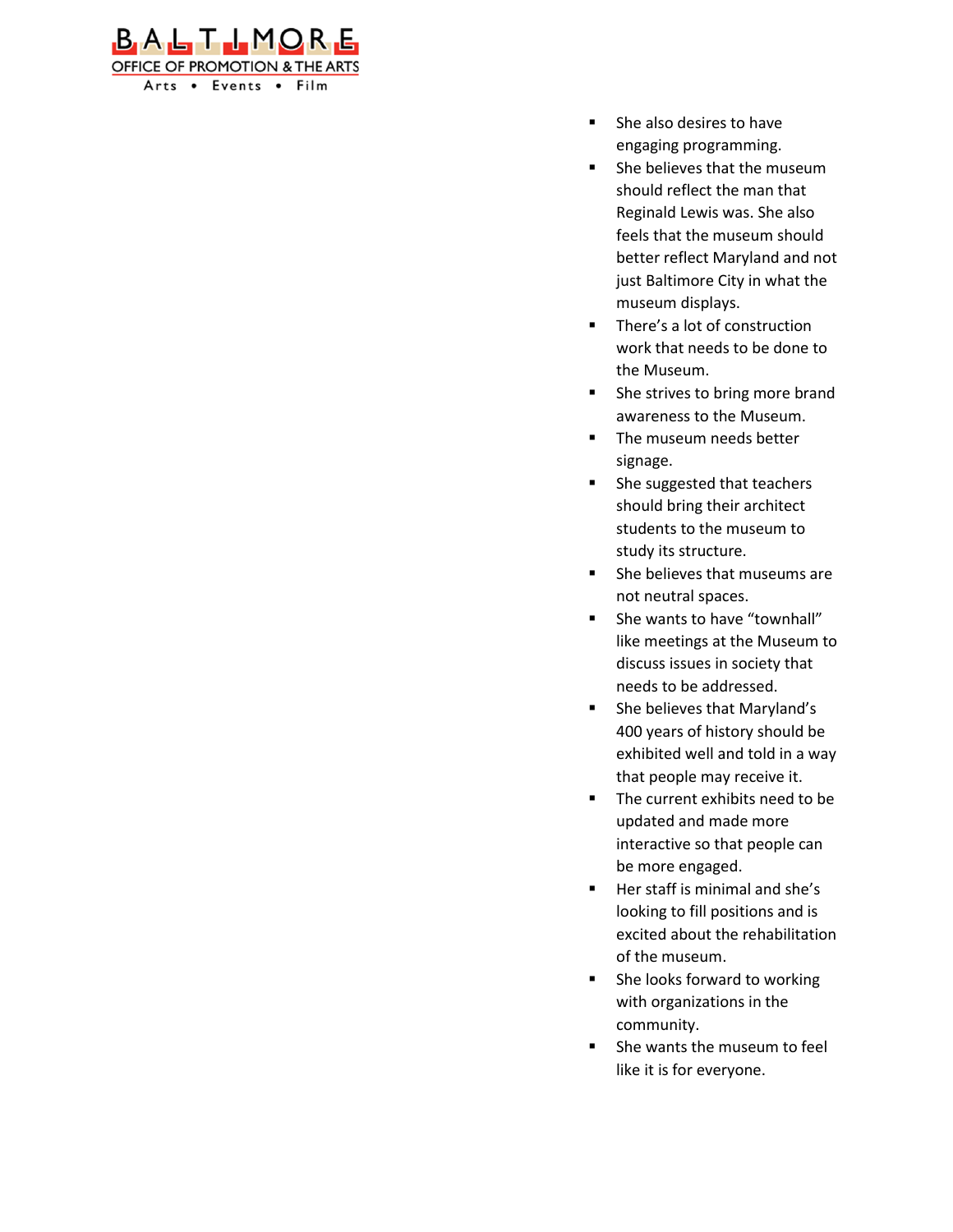

- So far, she's been in the position for 2 months.
- Alma Roberts welcomes Ms. Freeman to Baltimore, and she looks forward to working with her.
- Aaron welcomes her to Baltimore also.
- Aaron Bryant opened the floor for questions and comments.
	- o Sam Holmes thanks Ms. Freeman and is excited.
	- o Sam also asked, "what role will art have in the Museum, and do you see the relationship between the Museum and the arts community continuing?"
		- She responds, "There's space in the Museum that she could dedicate to community art."
		- She adds that the museum needs more foot traffic.
	- o Aaron Bryant responds and discuss the importance of having a great social media presence and working with Social media influencers.
		- Ms. Freeman agreed.
	- o Jacqueline introduced herself. She is an apart of the even and design team at the Baltimore National Aquarium. She requested to further connecting with Ms. Freeman to discuss her vision more in-depth.
		- She invited Ms. Freeman to walk thru at the aquarium.
			- Ms. Freeman accepted her invitation.
	- o Kapo Lin said that he's excited about Ms. Freemans vision. He taught at Morgan State University, and MICA's Architect program. He offered to connect her and or facilitate anything that she may want to do with architect students as well as art & design.
		- Ms. Freeman thanked him. She said, "I can always use more connections."
		- Aaron Bryant added comments regarding one of the museums Architects having connections with College Parks Architect program. He taught there.
	- o Aaron Bryant asked if there were any additional comments or questions.
		- There were no further questions.
	- o Aaron Bryant extended the invitation to Ms. Freeman to always reach out if the PAC may be of assistance to her in anyway.
	- o Ms. Freeman thanked everyone again and left the meeting.

VI. Nina Themelis,

- Kirk introduces Nina to the PAC.
	- o Nina thanked Kirk and proceeded to give a brief introduction of herself.
		- She is the deputy Director of Government Relations in the Mayor's Office.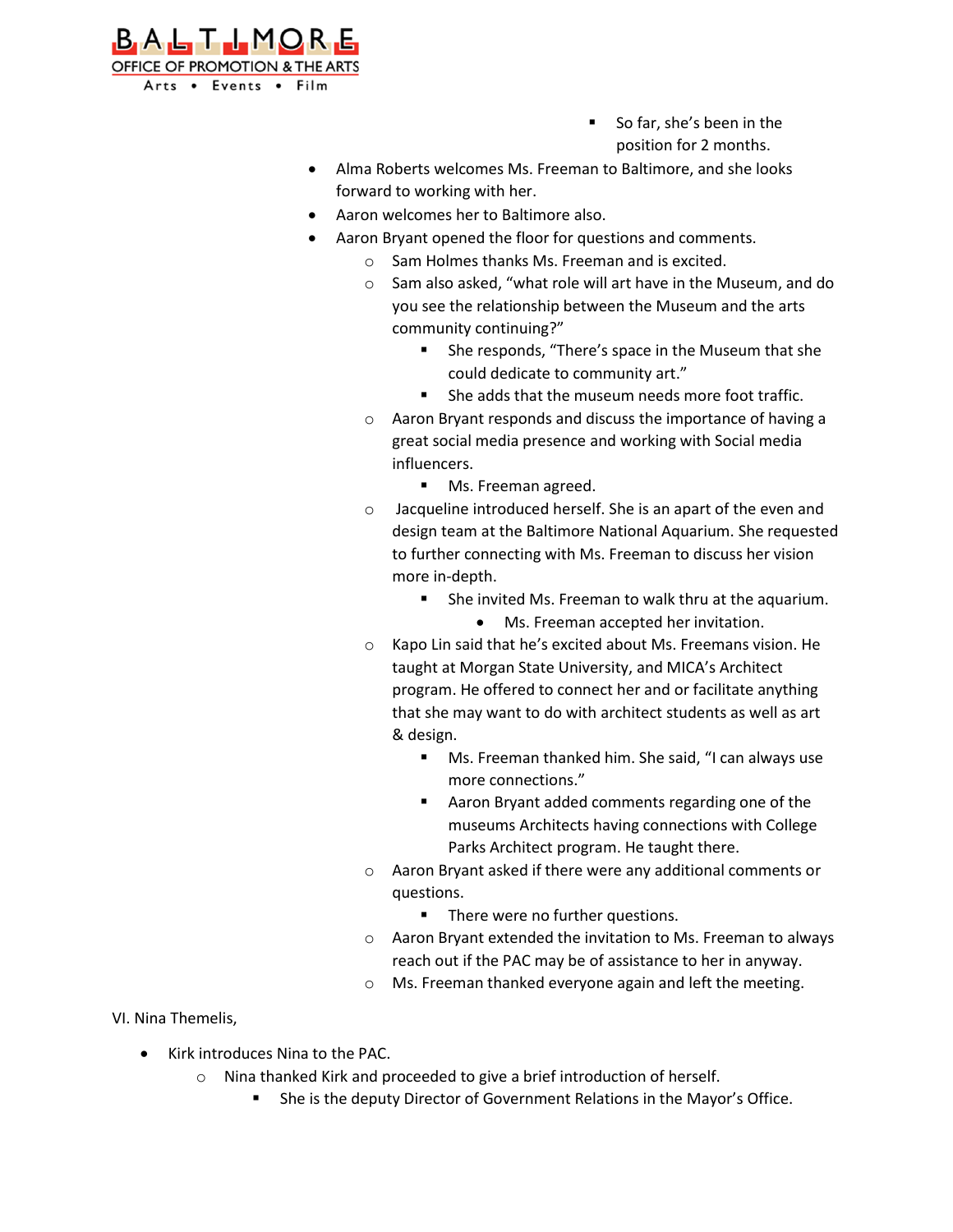

- Mostly works on council matters
- Federal level Legislation
- Responsible for the record keeping and processing of all of Baltimore Cities Boards & Commission.
	- o Ex. The Mayors appointments to the Boards and Commission.
	- o The Boards and Commission consist of 75 approximate bodies and about 650 individual appointments state level.
	- o She also works thru the City Council.
		- Which is where public arts commission appointments are processed. She is responsible for:
			- Making sure there's open casting calls for nominees.
			- Processing the paperwork for the nominees.
			- Processing the selected nominees through the swearing in becoming board members.
- She's been working for the since January of 2010
	- o She started working for the Enoch Pratt Library system.
	- o She came to city hall in 2015
- Nina updates the PAC on the process of selecting Board Members.
	- o Her office has been in the process of evaluating all appointments for all the Board and Commissions under Mayor Scotts administration and should be having public calls for nominees over the coming weeks.
		- These open calls will be available on the Mayors social media outlets, and his website as well.
		- **EXECT** She's also been in communication with Kirk regarding 3 appointments of current membership but in the meantime all current member can serve in a hold over capacity and continue to do the work of the commission in the meantime.
		- She said that she's always available as a resource, or to answer any questions about the process or about anything specific to the Mayor's office Government relations for the Commission in general.
- Aaron Bryant asked if anyone had any questions.
	- $\circ$  He asked, "what is the quickest and most efficient way for the seats on the PAC to be filled?"
		- He requested for the process to be sped up if possible.
	- o Nina responded, "the process should take about 4 to 6 weeks." In order to expedite the process, the nominees recommended from the PAC must meet all the specific requirements to be become a member.
		- She would then give the recommendations directly to the Mayor for him to decide.
	- o Aaron Bryant also asked, how often to the city council hearings occur?
		- She responded, Monday evenings, every other Monday.
			- Over the summer there's less meetings, but typically every other Monday for the introduction of the nominees.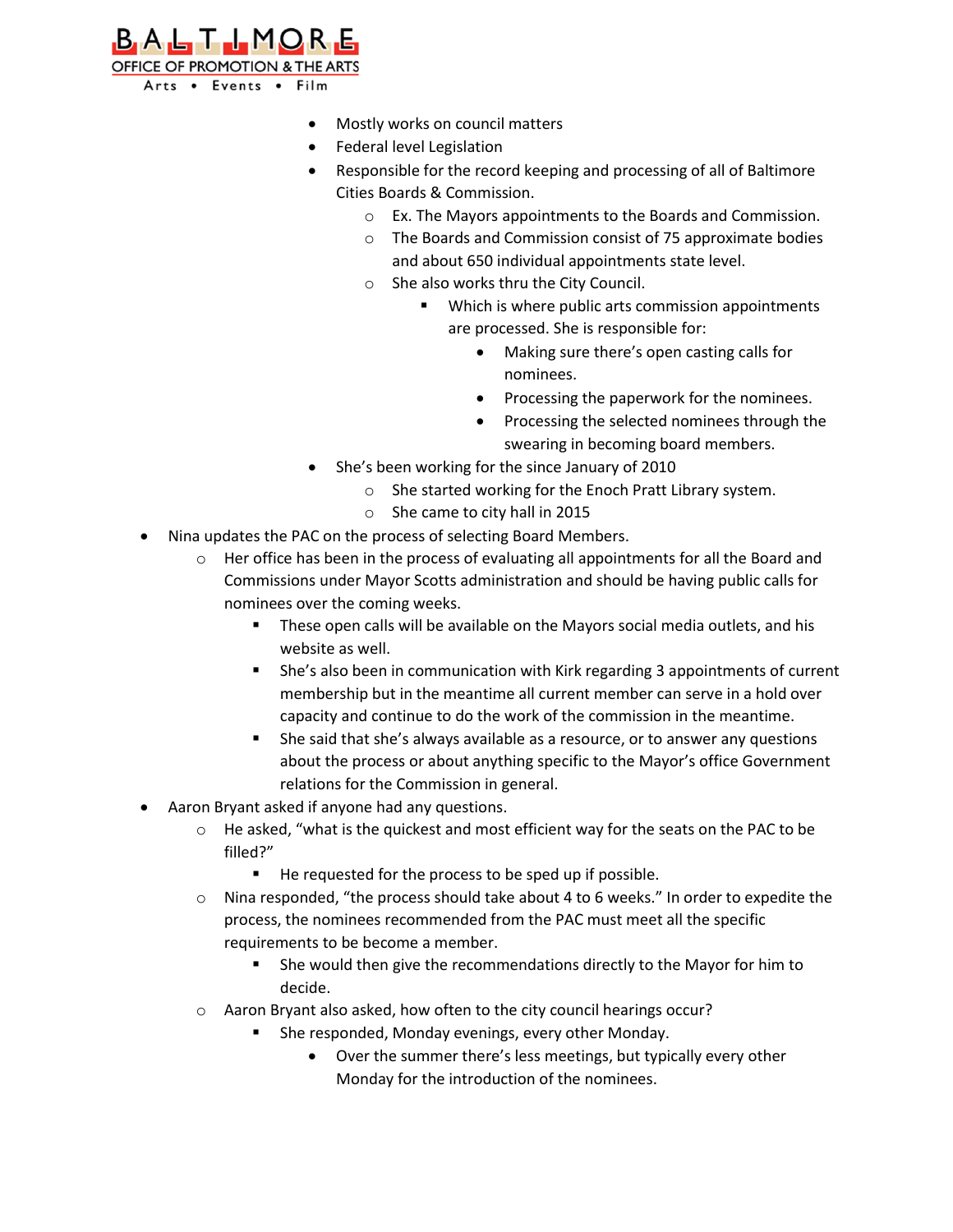

- For the actual Hearing for said nominees, time is set aside every Thursday at 1:00 pm for the Mayor's Office and Committee Chair and Council President Office to coordinate the best time. It is not as infrequent as the "Introduction" hearings but could be expedited contingent upon when it is needed.
	- o Example, the 3 Hearing's for the current PAC vacancies could be held in one day.
- The Swearing in ceremonies are also scheduled on a as needed basis.
	- o Once the Committee hearing takes place, and the members are approved, they go back to the next Council Meeting for final confirmation.
		- That hearing would be held at the following Monday.
	- o The swearing in Ceremonies may occur as quickly as the next day, or whenever the said appropriate time may be.
- Aaron Bryant thanked Nina and asked if anyone had any additional questions.
	- There were no additional questions. He thanked Nina again.
- Nina thanked the PAC for having her and extended the invitation to be reached out to for any additional questions.
	- Nina left the meeting.

VII. Chris Brooks, Community Arts and Special Projects Manager

- Aaron Bryant welcomes Chris Brooks for coming.
	- o Chris said, "Thanks for having me."
- Kirk told Chris to tell the Pac about himself, his position and his work.
	- o Chris is the Community Arts and Special Projects Manager for BOPA.
		- He's a member of the Arts Council team, being responsible for managing community art programs, and projects across various disciplines within BOPA
		- His core responsibility is to manage community and public art grant programs including,
			- CDBG community art program
			- Baltimore Mural Program
			- Mural collection management
				- o He works closely with Kirk on the collection.
			- Lead consultant/ manage the art@work program.
			- Develop and cultivate community partnerships and enhance the Arts Council programs and activities.
		- He's been a part of the Arts Council since 2017, but with BOPA since 2001.
			- He began working majorly festival activities as a contractor under Gary Katchadourin and Randy Vega
				- o Working with Gary, he developed a visual art program called, "Dj'ing the culture."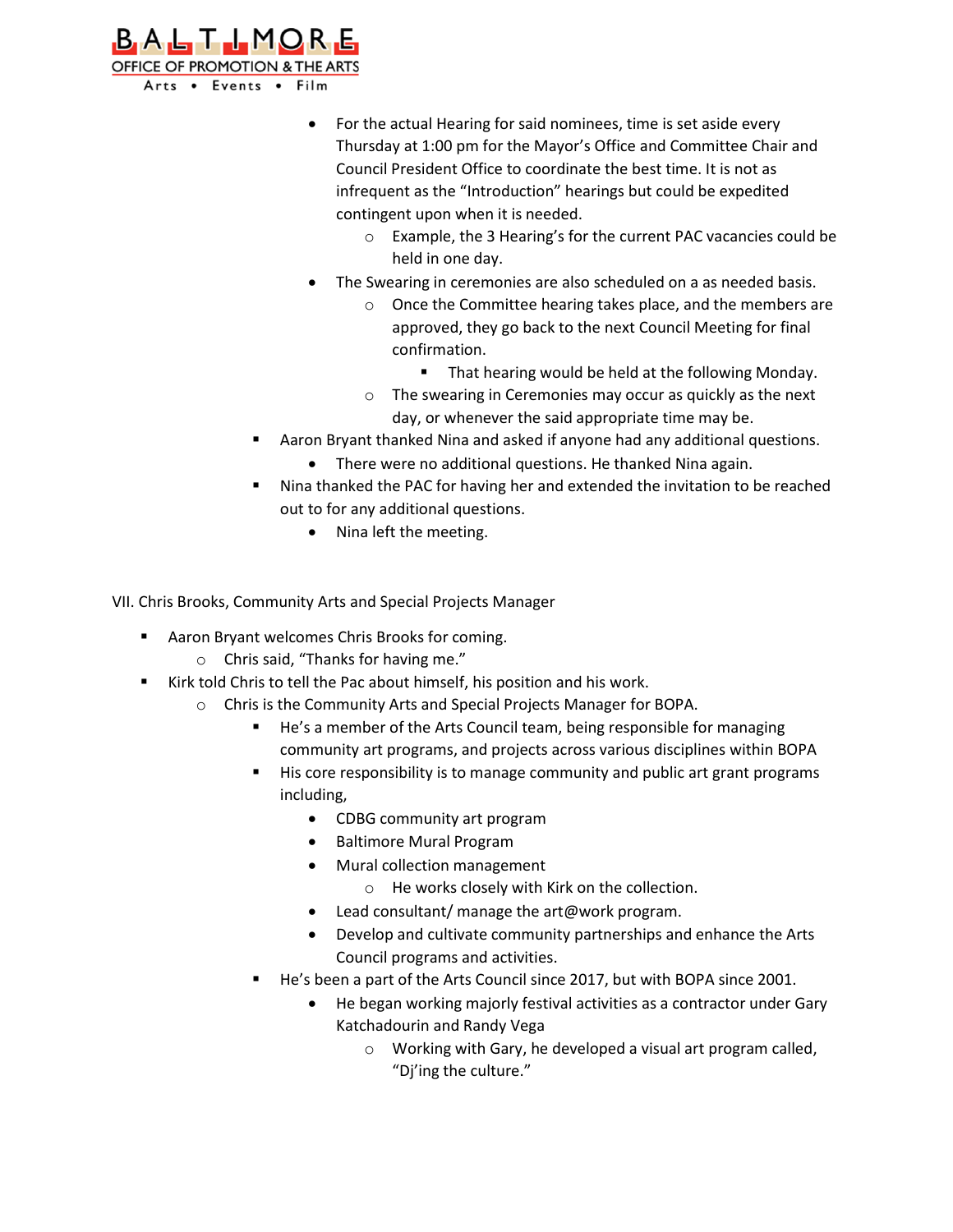

- In 2001, this program later became, "Artscape After Dark."
	- Aaron Bryant asked Chris if he curated the "Prince Party."
	- He said he did.
	- Aaron Bryant requested that he'd curate it again because he enjoyed himself.
- Chris brought his night life and his experience booking artist to BOPA.
	- He's constantly working with artist within the community.
		- o Helping artist get commission.
		- o Promoting independent films.
		- o Helping artist book venues.
	- Before working for BOPA, he was working with a group that promoted Black Independent Films through a program called, "Black Cinema Café."
		- o They had monthly screenings at the Charles Theater.
			- After losing funding, he created a program called Urban Film Screening, continuing the work.
- He created a program with Olu Butterfly called, "Speak Instead." A collaboration between DJ's and poets.
- He works in public services addressing issues concerning the community.
- He provides a seat at the table to the community.
- He provides knowledge and resources regarding public art.
	- Aaron Bryant asked, in what ways can the PAC assist in what Chris/ BOPA does.
		- o Chris would like the PAC to shed light on and support important art projects in the city.
- o When engaging individual artist, he meets the artist where they are.
	- Always being mindful of their life circumstances. Sometimes artist may have obstacles that prevent them from engagement and full participation. It's important to give artist multiple options to engage.
- Equity inclusion and diversity.
	- BOPA has been promoting equity inclusion and diversity for all, providing opportunities for artist to make money as well as get exposure.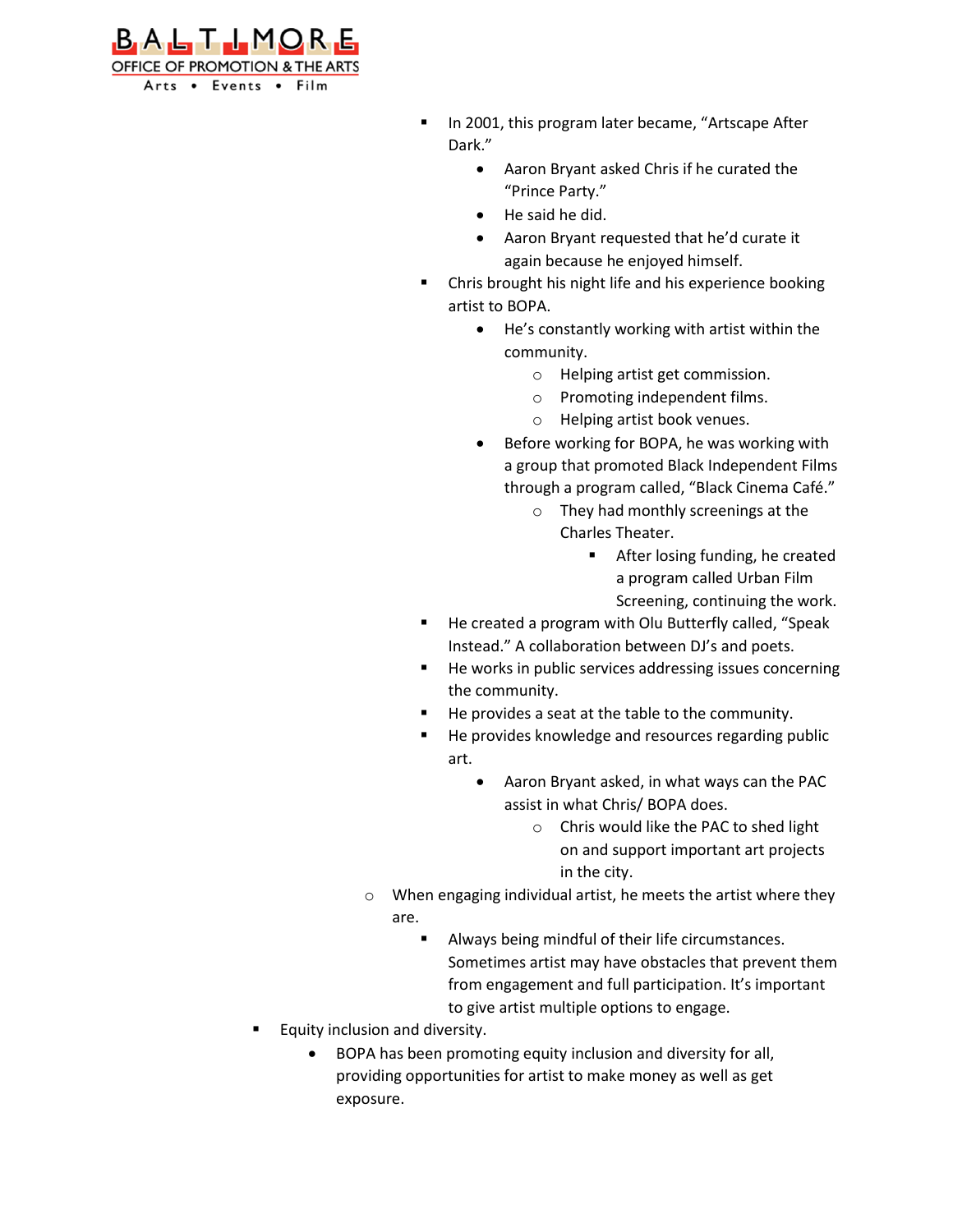

- o Elma added, "Requested a broader definition of equity.
	- "equity is not just the inclusion of artist, but also where we place art in communities that historically have been overlooked.
	- Our children thrive in artistic environments.
		- Aaron Bryant agreed
- o Aaron Bryant asked, "Any additional questions and comments for Chris?"
	- There were no additional comments for Chris.
	- Aaron Bryant invited Chris back to the PAC.
		- Specifically, if he has any upcoming projects that the PAC could assist with.
- $\circ$  Chris adds a final comment saying, "one of the ways we can facilitate projects is through partnerships.
- $\circ$  Aaron Bryant agrees, and would like the PAC to be more engaged in what Chris is doing.
- Chris left the meeting.

VIII. Additional updates

- The Lexington Market artist call closed last week.
	- o Really good turnout.
	- $\circ$  The Municipal Society now has the list artist and will select 5 of those artists to work with.
		- Sam Holmes adds, "We could've gotten more submissions, that was his only issue."
			- Specifically, regionally.
		- Kirk Agreed.
		- Alma inquired about Sam's reasoning of wanting more submissions from the community. "We didn't get the normal folks, responding?"
			- Sam says, "The normal folk did respond. It's the folks outside of the regular players" that I would have like to see submit."
				- o Elma adds that the PAC should be personally sharing the said opportunities, calling and helping people thru the process to ensure the increase of submissions.
				- o Kirk said that Alma's idea is like what Chris Brooks spoke on.
- Alma will have 3 art pieces displayed in the new Baltimore, "Busboys and Poets."
	- o Everyone congratulated her.
		- o Alma will keep us posted
- Danielle is working on the new city spring school and wants to know where the PAC stands regarding public art in schools.
	- o Aaron suggested that the PAC revisit this next meeting and for the PAC to converse with someone with better knowledge on the topic. He thanked Danielle for bringing it up.
		- Kirk is working on working with Baltimore City Schools regarding this conversation. He will follow up with Danielle regarding.